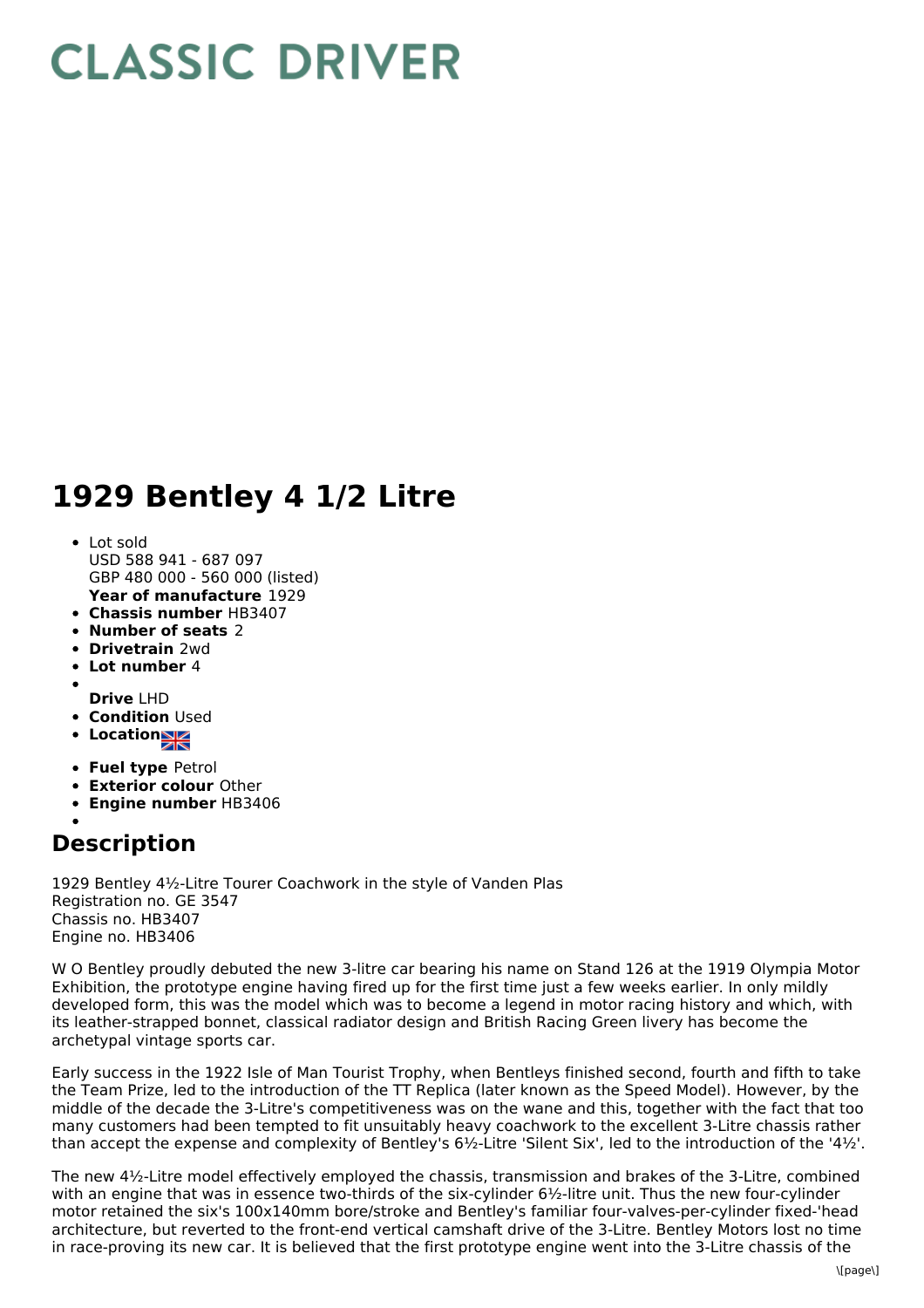1927 Le Mans practice car. Subsequently this same engine was fitted to the first production 4½-Litre chassis for that year's Grand Prix d'Endurance at the Sarthe circuit.

The original 4½-Litre car, nicknamed by the team 'Old Mother Gun' and driven by Frank Clement and Leslie Callingham, promptly set the fastest race lap of 73.41mph before being eliminated in the infamous 'White House Crash' multiple pile-up.

The 4½-Litre was produced for four years, all but nine of the 665 cars made being built on the 3-Litre's 'Long Standard', 10' 10"-wheelbase chassis. Purchasers of the 4½-Litre model were, in common with those of all vintage-period Bentleys, free to specify their preferences from a very considerable range of mechanical and electrical equipment, in addition to whatever body style and coachbuilder might be required.

In Michael Hay's definitive work on the marque, 'Bentley, The Vintage Years', chassis number 'HB3407' is recorded as leaving the factory fitted with engine number 'HB3406'. The car was first registered 'GE 3547' and delivered to its first owner, Mr D G Ellis, in September 1929 fitted with a Weymann saloon body by Maythorn. Mr Ellis is known to have kept the car until July 1930 when it was sold to its first long-term owner Mr J A Roberts, who according to Bentley Service records enjoyed it well into the 1930s. The two buff continuation logbooks that accompany the car show that it had six owners between 1946 and circa 1966, and that at some point between 1936 and 1946 was fitted with an open four-seater tourer body. It is highly likely that this is the same body that it carries today and that it originally came from another car, as the construction methods and materials are identifiable and the front seats appear to be Vanden Plas originals. These logbooks record the registration number as 'GC 3547' and the engine number as 'BM3441', both of these (presumably clerical) errors being corrected in the more recent logbook (issued 1962). There is a (copy) photograph in the file depicting a 4½-Litre tourer registered 'GC 3547' together with a letter from The W O Bentley Memorial Foundation stating that the first time the car was registered with BDC was in December 1955 when owned by the Hon J S T Hawke of Northwich, Cheshire.

'GE 3547' is a really nice example of the marque, the perfect events car and long distance tourer. Importantly, its mechanical integrity is very good and all of the large numbered parts are present and correct, including the front chassis knuckle, chassis cross member, steering box, engine, gearbox, front axle, rear axle and master switch plate, and the original bonnet sides. The Vanden Plas-style tourer body is well preserved and has a very authentic patina, an authenticity bolstered by the presence of those Vanden Plas front seats.

Over the last 20-plus years, 'GE 3547' has been fastidiously maintained with no expense spared by its current owner (a well known BDC member) using highly regarded specialists including Dick Moss, Elmdown Engineering and Ed Watson. The vendor bought the Bentley in February 1991 and, being a keen driver, had Dick Moss completely rebuild it after five years of ownership. Since then he has travelled with the car around the USA, New Zealand, South Africa and all across Europe. Still fitted with its original C-type gearbox, twin SU carburettors and self-wrapping brakes, 'GE 3547' is said to be a delight to drive, with an easy gear change and lusty motor. Consisting of two ring binders, the accompanying history file includes the aforementioned buff logbooks, old/current V5/V5C registration documents, SORN paperwork, assorted correspondence, a substantial quantity of bills, some old MoT certificates (most recent expired August 2013) and various photographs. There is also a copy of the original Bentley Motors service record covering its early years.

If there is one car from the 'Roaring Twenties' that embodies the spirit of British motoring achievement during that era, it is the Bentley 4½-Litre. Establishing its reputation at the arduous Le Mans 24-hour endurance race, an event it won in 1928, it has become a motoring icon recognised the world over. A good '4½' such as that offered here is a great all rounder capable of touring, racing and rallying, and will always draw a crowd wherever it is parked.

Bonhams 1793

**Title** Mr **First name** Bonhams Collectors' Car department **Phone** +44-2074685801 101 New Bond Street London W1S 1SR United Kingdom